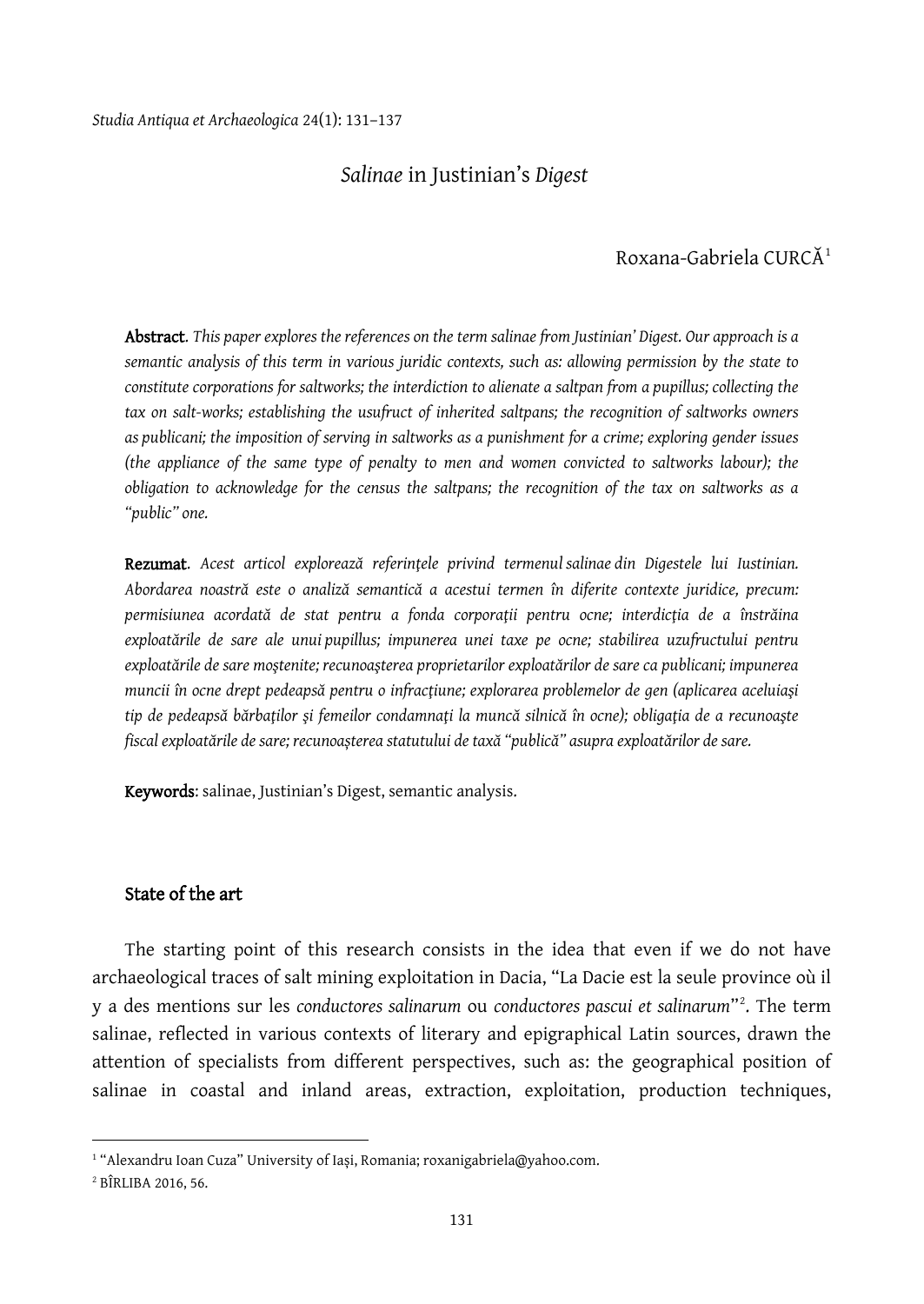administrative personal, taxation, administrative control, etc.<sup>[3](#page-1-0)</sup> As far as the juridic sources, we must underline the importance of the salinae in the Roman law, since we have from 1743 a book with a chapter entitled *De iure salinarum apud Romanos[4](#page-1-1)* . The researches conducted on salt from an anthropological perspective have revealed important linguistic reflexes on different levels (vocabulary, anthroponimy, toponimy, etc.), and lead us to a more detailed investigations. Our paper intends to discuss the semantic field of the term *salinae*, by underlying the variety of lexemes in the framework of this semantic field, with a strong Mediterranean mark. The issue raised by our research concerns the degree in which the semantics of the term *salinae* can be imagined in different juridic aspects in Roman Empire. The ambiguity of this term has only been suggested in the exegesis, without further examination of contexts: "non e facile definire la pertinenza semantica di termini come *salinae, salarii,* o *salinatores.* Per le prime, infatti, non e sempre facile capire se si trattasse di saline vere e proprie, miniere di sale o depositi…saline publiche (che potevano però anche essere miniere di salgemma"[5](#page-1-2) .

### Etymology and derivatives of sal

The Latin term *sal* is a derivative from the Proto-Indo-European root \*sal-: \*sēh<sub>2</sub>-l-s [nom.], \*sh<sub>2</sub>-él-m [acc.], \*sh<sub>2</sub>-l-ós; \*sh<sub>2</sub>-l-d- / \*sh<sub>2</sub>el-d- / \*seh<sub>2</sub>l-d- = 'salt'. It is emphasised in many languages, e.g. Greek: *ἅlς;* Welsh: *halen;* Latvian: *sằls;* = 'salt'; Old Church Slavonic *solĭ*; Russian: *sol*; German: *Salz;* Serbian-Croatian: *so;* Lithuanian: Žem. *Sólymas =* 'saltpan'[6](#page-1-3) , etc. The Latin term *sal, -is<sup>[7](#page-1-4)</sup>* has developed a various lexical arborescence<sup>[8](#page-1-5)</sup>, among which the terms salinae, -arum: 'salt-pans, salterns salt-works; a district of Rome by the porta Trigemina'; salifodina, -ae: 'a salt pit'.

<span id="page-1-0"></span><sup>3</sup> BATTAGLINI 2005; BELTRÁN COSTA 2007, 899–922; CARUSI 2007, 325–342; 2008, 353–364; GARCÍA VARGAS, MARTÍNEZ MAGANTO 2006, 253–274; GIOVANNINI 1985, 373–386; LAGÓSTENA BARRIOS 2007, 301–323; MEIGGS 1973; MOINIER 1985, 73–103; MORELLI , OLCESE, ZEVI 2005, 43–55; MORÈRE 2008, 365–380; 2010, 1465–1473; 2011, 155–161; NAPOLI 2007, 157–161; TRAINA 1992, 364.

<span id="page-1-1"></span><sup>4</sup> JUNG 1743.

<span id="page-1-2"></span><sup>5</sup> TRAINA 1992, 373–374.

<span id="page-1-3"></span><sup>6</sup> DE VAAN 2008, 535; PORUCIUC 2011, 215.

<span id="page-1-4"></span><sup>7</sup> 'common salt (sodium chloride), pl. lumps of salt, as symbol of hospitality; salt water, brine; poetic (the sea); a sort of flaw in precious stones; a quality which gives 'life' or 'character' to a person or thing; (of speech) wit; pl. examples of wit jokes witticisms'.

<span id="page-1-5"></span><sup>8</sup> E. g. *salacitas, -atis; salarium, -ii; salarius, -a, -um; salarius, -ii; via salaria; salax, -acis; salacia, -ae; salgama, -orum; salgamarius, -ii; salillum, -i; salinator, -oris; salinum, -i; sal(l)itura, -ae; saliunca, -ae; saliva, -ae; salivarium, -ii; salivarius, -a, -um; salivatum, -i; salivo, -are, -avi, -atum; salivosus, -a, -um; salmacides, -ae; salmacidus , -a, -um; salmacis, -idis; sal(l)io, -ire, -ivi, -tum; sallo, -ere, sum; salsamentarius, -a, -um; salsamentum, -i; salsarius, -a, -um; salsilago, -inis; salsipotens, -ntis; salsitudo, -inis; salsugo, -inis; salsura, -ae; salsus, -a, -um*.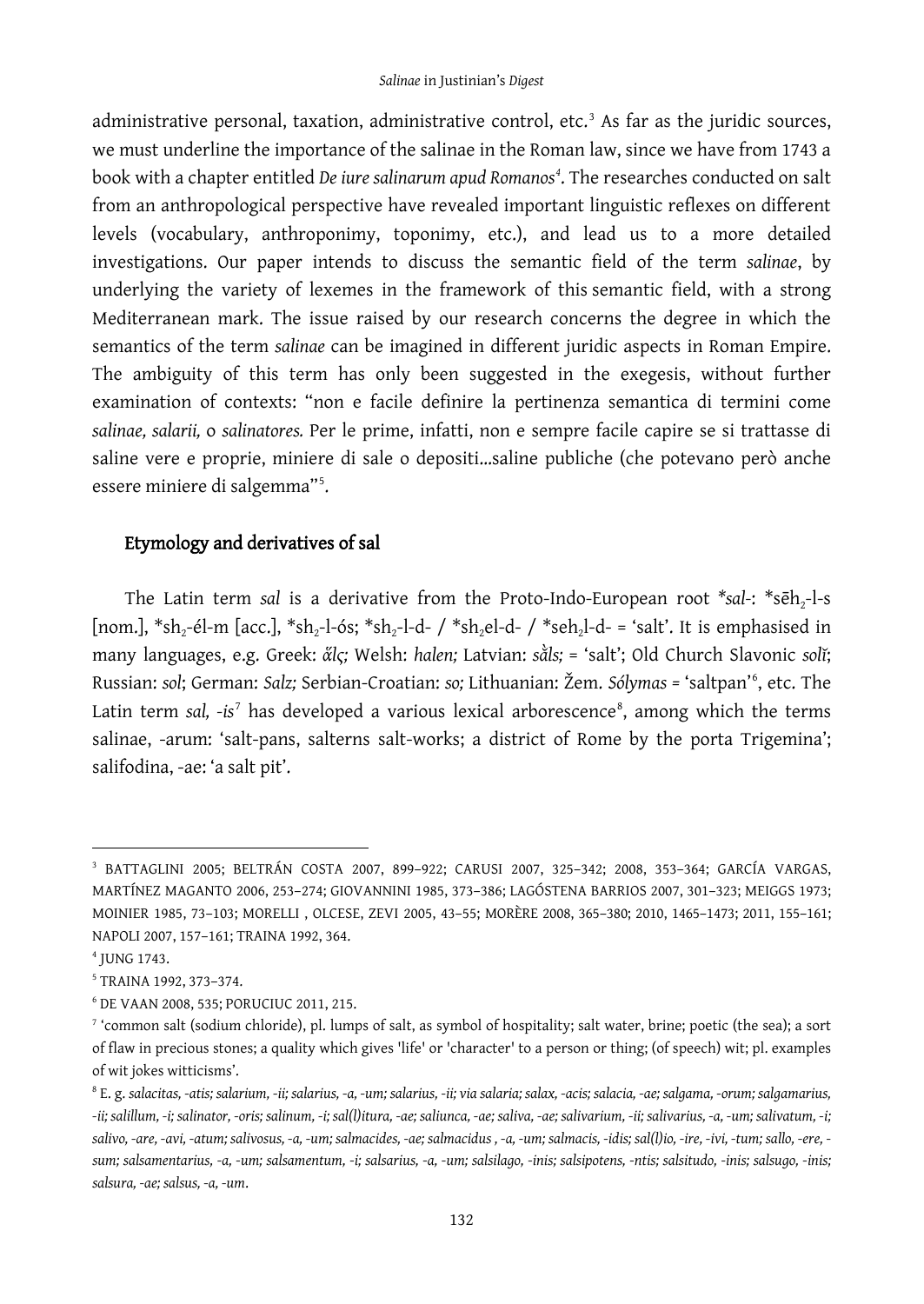#### Juridic evidences $^{\circ}$

*Neque societas neque collegium neque huiusmodi corpus passim omnibus habere conceditur: nam et legibus et senatus consultis et principalibus constitutionibus ea res coercetur. paucis admodum in causis concessa sunt huiusmodi corpora: ut ecce vectigalium publicorum sociis permissum est corpus habere vel aurifodinarum vel argentifodinarum et salinarum*[10.](#page-2-1)

[Associations and guilds and similar corporations are not allowed to be formed by all persons without discrimination; this is a thing which is kept within certain limits by statutes and decrees of the senate and imperial enactments. It is only in very few kinds of cases that such corporate bodies are allowed; for example, the power of constituting a corporation is permitted to partners in government vectigalia, as well as in gold mines, silver mines and salt mines. $]^{11}$  $]^{11}$  $]^{11}$ 

*Sed et si salinas habeat pupillus, idem erit dicendum*[12](#page-2-3). [And the same applies and the pupillus owns a salt pans].<sup>[13](#page-2-4)</sup>

\*

\*

*Si quis ita heredem instituerit: "Titius qua ex parte mihi socius est in vectigali salinarum, pro ea parte mihi heres esto", quidam putant, si asse descripto id adiectum sit, ut maxime socius fuerit titius, non esse heredem, sed si qua pars vacua relicta fuerit, ex ea heredem esse. quod totum et ineptum et vitiosum est: quid enim vetat asse descripto utiliter titium ex parte fore quarta, ex qua socius erat, heredem institutum esse?*[14](#page-2-5)

[If a person instituted an heir as follows. "let Titius be heir to me in same share as that in which he is partner with me in collecting the tax on salt-works," some authorities think that if this has been added after twelve shares in the inheritance have been set out, however much Titius was a partner, he is not heir, but if any share [of the inheritance] has been left unfilled, he is heir in respect of that. This is wholly inept

<span id="page-2-0"></span><sup>9</sup> For a recent analytic insight into the *Digest—*the compendium of 50 books of juridical texts—, see HONORÉ 2010. This book addresses a set of issues related to the character and the compilation of Justinian' Digest, the methodology and scope, the organisation of the work itself and the editing, examines the Appendix and the controversy linked to the paternity of Ulpian's texts.

<span id="page-2-1"></span><sup>10</sup> *Dig. 3.4.1.pr.-1 (Gaius 3 ad ed. provinc.).*

<span id="page-2-2"></span><sup>11</sup> LIU 2009, 104. The importance of *salinae* is emphasized by the allowance of *corpus habere*, "that is, the legal capacity to hold common property and a common treasury, to be represented by an agent (an *actor* or *syndicus*), and to sue and to be sued as a collective entity".

<span id="page-2-3"></span><sup>12</sup> *Dig. 27.9.5.1 (Ulpianus 35 ad ed.).*

<span id="page-2-4"></span><sup>&</sup>lt;sup>13</sup> CARUSI 2007, 337. The Roman authorities had the monopole on the salt exploitation in Rome, but not in all the provinces of the Empire, where the Roman law stipulates different juridic regulations.

<span id="page-2-5"></span><sup>14</sup> *Dig. 28.5.60.1 (Celsus 16 Dig.).*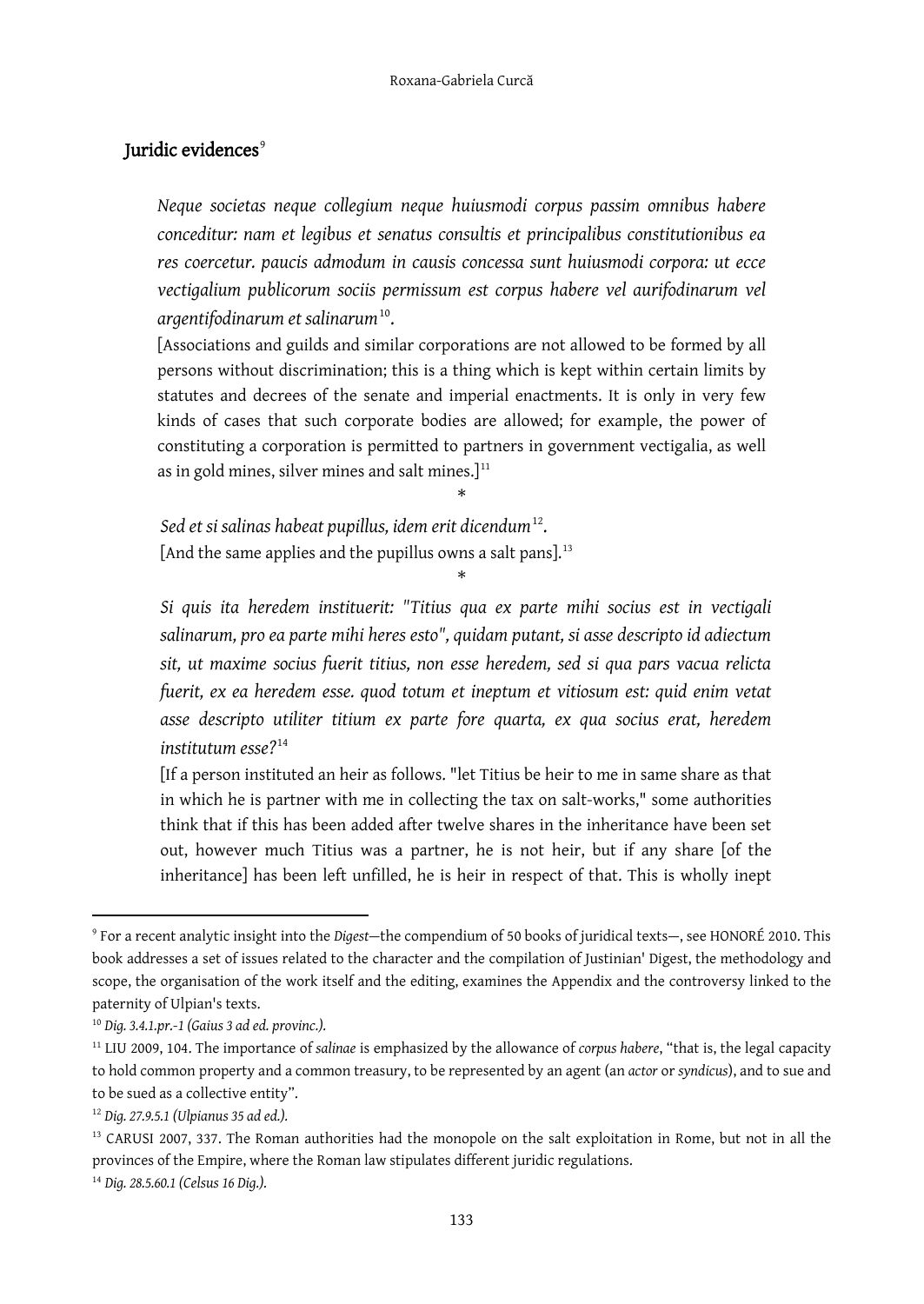and unsound; for what is there to prevent Titius from being effectually instituted heir for, say, the quarter share which he had as partner after twelve shares in the inheritance have been set out?]

\*

*Uxori usum fructum domuum et omnium rerum, quae in his domibus erant, excepto argento legaverat, item usum fructum fundorum et salinarum: quaesitum est, an lanae cuiusque coloris mercis causa paratae, item purpurae, quae in domibus erat, usus fructus ei deberetur. respondit excepto argento et his, quae mercis causa comparata sunt, ceterorum omnium usum fructum legatariam habere. Idem quaesiit, cum in salinis, quarum usus fructus legatus esset, salis inventus sit non minimus modus, an ad uxorem ex causa fideicommissi usus fructus pertineat. respondit de his legandis, quae venalia ibi essent, non sensisse testatorem*[15](#page-3-0).

[A man had legated to his wife the usufruct of houses and of all the things that were in those houses except the silver, likewise, the usufruct of farms and salt-pans. It was asked whether the usufruct of wool of various colors intended for sale. likewise, of purple which was in the houses, was owed to her. He replied that with the exception of the silver and those things which were intended for sale, the legatee had the usufruct of everything else. The same man asked, when a considerable amount of salt was found in the saltpans of which the usufruct had been legated, whether the usufruct of it belonged to the wife by the terms of the fideicommissum. He replied that the testator had not intended to legate those things which were there to be sold]. $^{16}$  $^{16}$  $^{16}$ 

*Sed et hi, qui Salinas et cretifodinas et metalla habent, publicanorum loco sunt*[17](#page-3-2). [However, people who have saltworks, chalk-pits, and mines also count as publicani.] $^{\scriptscriptstyle 18}$  $^{\scriptscriptstyle 18}$  $^{\scriptscriptstyle 18}$ 

\*

\*

*In ministerium metallicorum feminae in perpetuum vel ad tempus damnari solent. simili modo et in salinas. et si quidem in perpetuum fuerint damnatae, quasi servae poenae constituuntur: si vero ad tempus damnantur, retinent civitatem*[19.](#page-3-4)

[Women are usually sentenced to the service of those working in the mines, for life or for a term, just as is the case with reference to the salt-pits. Where they are sentenced for life, they are considered penal slaves; but if they are sentenced for a prescribed term, they retain their civil rights.]

<span id="page-3-0"></span><sup>15</sup> *Dig. 33.2.32.2–3 (Scaevola 15 Dig.).*

<span id="page-3-1"></span><sup>&</sup>lt;sup>16</sup> On the usufructuary in case of a coal mine and not a salt-pans, see FRIER & MCGINN, 2004, 398.

<span id="page-3-2"></span><sup>17</sup> *Dig. 39.4.13pr. (Gaius 13 ad ed. provinc.).*

<span id="page-3-3"></span><sup>18</sup> About the complex significance of the term *publicanus,* see FLECKNER 2010, 157; FERNÁNDEZ BAQUERO 2012, 172– 173.

<span id="page-3-4"></span><sup>19</sup> *Dig. 48.19.8.8 (Ulpianus 9 de off. procons.).*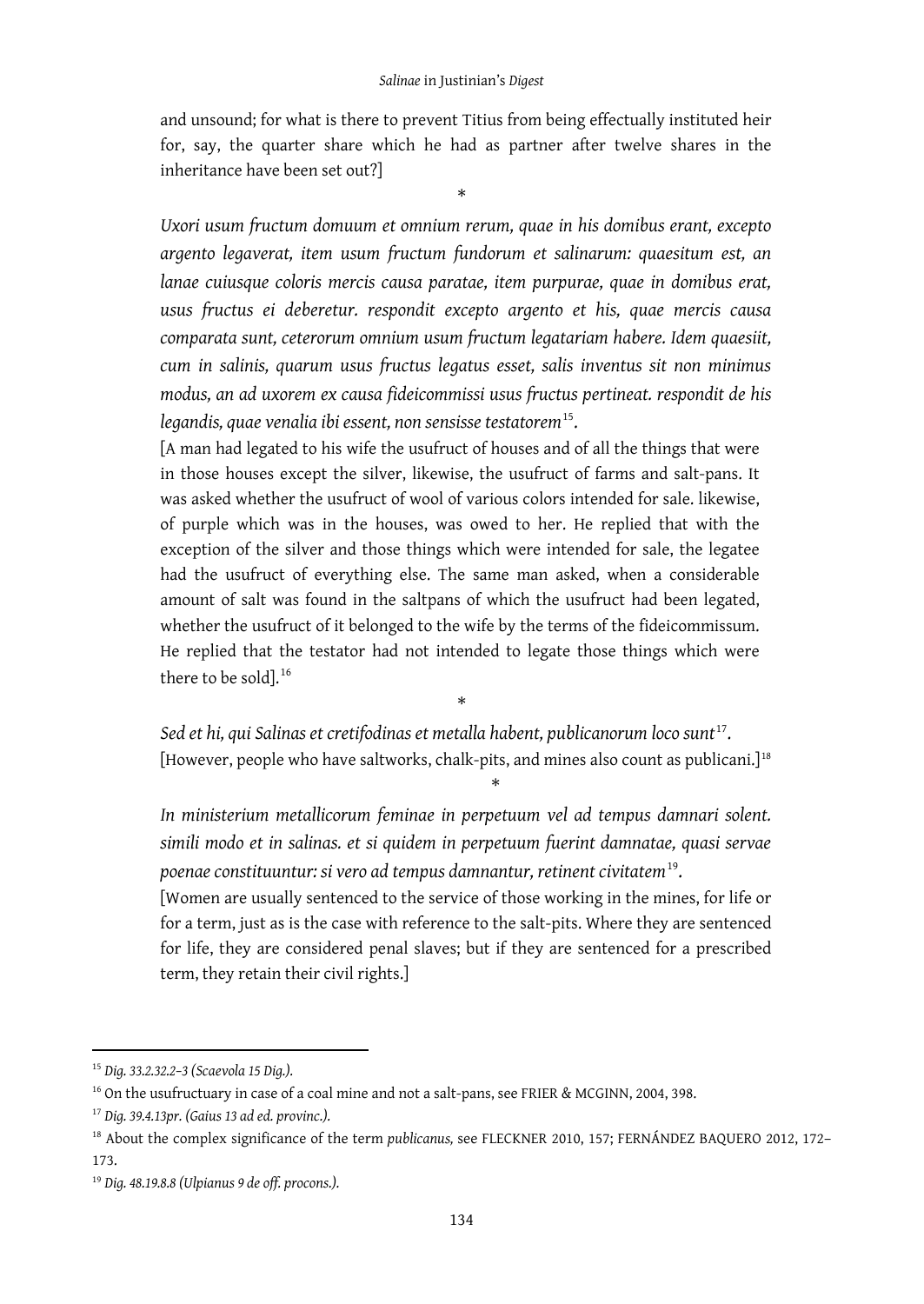*Mulier in opus salinarum ob maleficium data et deinde a latrunculis exterae gentis capta et iure commercii vendita ac redempta in causam suam reccidit. Cocceio autem Firmo centurioni pretium ex fisco reddendum est*<sup>[20](#page-4-0)</sup>.

[A woman, condemned to the saltworks for a crime, was subsequently captured by petty brigands of a foreign nation and sold under the rules of trade. She was ransomed and reverted to her proper condition. The price paid was to be restored to Cocceius Firmus, a centurion, from the imperial treasury]. $^{\scriptscriptstyle 21}$  $^{\scriptscriptstyle 21}$  $^{\scriptscriptstyle 21}$ 

\*

\*

Salinae si <sup> $\Lambda$ </sup> sie<sup> $\Lambda$ </sup> quae sunt in praediis, et ipsae in censum deferendae sunt<sup>22</sup>. [If estates possess saltpans, they too must be declared for the census.]

*"Publica" vectigalia intellegere debemus, ex quibus vectigal fiscus capit: quale est vectigal portus vel venalium rerum, item salinarum et metallorum et picariarum*[23.](#page-4-3)

[We must also regard as "public" those taxes from which the imperial treasury derives revenue, such as a harbor tax or a tax on saltworks, mines, and pitch factories.]

## Conclusion

The analysis of these juridic sources shows a series of contexts in which the term salinae, a polisemantic word (salt-pan or saltwork), appears in the Digestae in the following contexts: *allowing permission by the state to constitute corporations for saltworks; the interdiction to alienate a saltpan from a* pupillus*; collecting the tax on salt-works; establishing the usufruct of inherited saltpans; the recognition of saltworks owners as* publicani*; the imposition of serving in saltworks as a punishment for a crime; exploring gender issues (the appliance of the same type of penalty to men and women convicted to saltworks labour); the obligation to acknowledge for the census the saltpans; the recognition of the tax on saltworks as a "public" one.* 

Acknowledgement. This work was supported by a grant of Ministry of Research and Innovation, CNCS -UEFISCDI, project number 151/2017, PN-III-P4-ID-PCE-2016-0759, within PNCDI III — The Ethnoarchaeology of Salt in the Inner Carpathian area of Romania — ethnosalro.uaic.ro/ethnosalro3.

<span id="page-4-0"></span><sup>20</sup> *Dig. 49.15.6 (Pomponius 1 ex var. lect.).*

<span id="page-4-1"></span><sup>21</sup> TRIMBLE 2011, 316 — on gender issues, see the discussion about the intentioned use of the word *mulier*, attributed usually to *humiliores*.

<span id="page-4-2"></span><sup>22</sup> *Dig. 50.15.4.7 (Ulpianus 3 de cens.).*

<span id="page-4-3"></span><sup>23</sup> *Dig. 50.16.17.1 (Ulpianus 10 ad ed.).*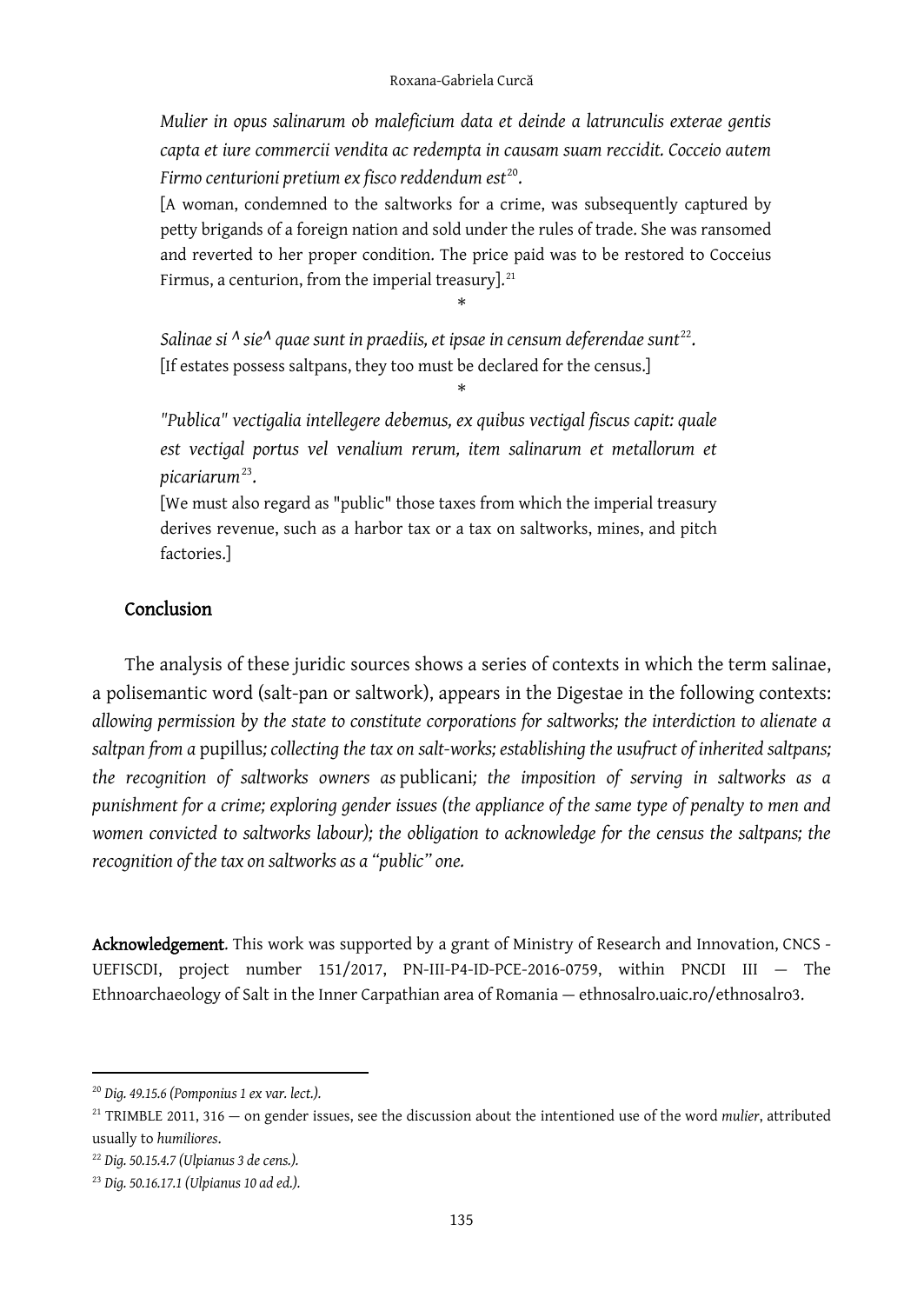#### References

- BATTAGLINI, G. 2005. La sal en los orígenes de la ciudad de Roma. In: *III Congreso Internacional de Estudios Históricos. El Mediterráneo: la cultural del mar y el sal*, 65–75. Torrevieja.
- MIHAILESCU-BÎRLIBA. 2016. Les salines en Dacie romaine: remarques sur le personnel administrative. *Studia Antiqua et Archaeologica* 22(1), 51–58.
- BELTRÁN COSTA, O. 2007. Las técnicas tradicionales en las salinas de interior. In : N. Morère Molinero (ed.), *Las salinas y la sal de interior en la historia: economía, medio ambiente y sociedad. Inland saltworks and salt history: economy, environment and society*, 899–922. Madrid.
- CARUSI, C. 2008. Le sel chez les auteurs grecs et latins. In: O. Weller, A. Dufraisse and P. Pétrequin (eds) *Sel, eau et forêt: hier et aujourd'hui*, 353–364. Besançon, Cahiers de la MSH Ledoux 12 (coll. Homme et environnement, 1).
- CARUSI, C. 2007. Régimes d´exploitation et fiscalité du sel dans le monde grec et romain. In: N. Morère (ed.) *Las salinas y la sal de interior en la historia: economía, medioambiente y sociedad. Inland saltworks and salt history: economy, environment and society*, 325–342. Madrid.
- FERNÁNDEZ BAQUERO, M.E. 2012. Definición jurídica de la familia en el derecho romano. *Revista de derecho UNED* 10, 147–176.
- FLECKNER, A.M. 2010. Antike Kapitalvereinigungen. Ein Beitrag zu den konzeptionellen und historischen Grundlagen der Aktiengesellschaft. *Forschungen zum Roèmischen Recht* 55. 776
- FRIER, B.W., T.A.J. MCGINN 2004. *A case book on Roman Familty Law*. Oxford
- GARCÍA VARGAS, E. and MARTÍNEZ MAGANTO, J. 2006. La sal de la Bética romana. Algunas notas sobre su producción y comercio. *Habis* 37, 253–274.
- GIOVANNINI, A. 1985. Le sel et la fortune de Rome. *Athenaeum* 63, 373–386.
- HONORÉ, T. 2010. *Justinian's Digest: Character and Compilation*. Oxford.
- JUNG, J.H. 1743. *De iure Salinarum tum veteri, tum hodierno : Liber singularis*. Göttingen.
- LAGÓSTENA BARRIOS, L. 2007. Explotación de la sal en la costa meridional hispánica en la Antigüedad romana. In N. Morère Molinero (ed.), *Las salinas y la sal de interior en la historia: economía, medio ambiente y sociedad. Inland saltworks and salt history: economy, environment and society*, 301–323. Madrid.
- LIU, J. 2009. *Collegia Centonariorum. The Guids of Textile Dealers in the Roman West*. New York.
- MEIGGS, R. 1973. *Roman Ostia*. Oxford.
- MOINIER, B. 1985. Lecture moderne de Pline L'Ancien. In: *L'exploitation de la mer de l'Antiquité à nos jours,*  73–103. Valbonne.
- MORELLI, C., G. OLCESE, F. ZEVI 2005. Scoperte recenti nelle saline portuensi (Campus salinarum romanorum) e un progetto di ricerca sulla ceramica di area ostiense i etè republicana. In G. Zevi Marsa and R. Turchetti (eds), *Méditerranée occidentale antique: les échanges,* 43–55. Seminario ANSER III, Rubbettino.
- MORÈRE, N. 1994. La sal en la Península Ibérica. Los testimonios literarios. *Hispania Antiqua* XVIII, 235– 250.
- MORÈRE, N. 2008. Une nouvelle approche de Pline et de l´eau salée. In O. Weller, A. Dufraisse and P. Pétrequin (eds) *Sel, eau et forêt: hier et aujourd'hui*, 365–380. Cahiers de la MSH Ledoux 12 (coll. Homme et environnement, 1). Besançon.